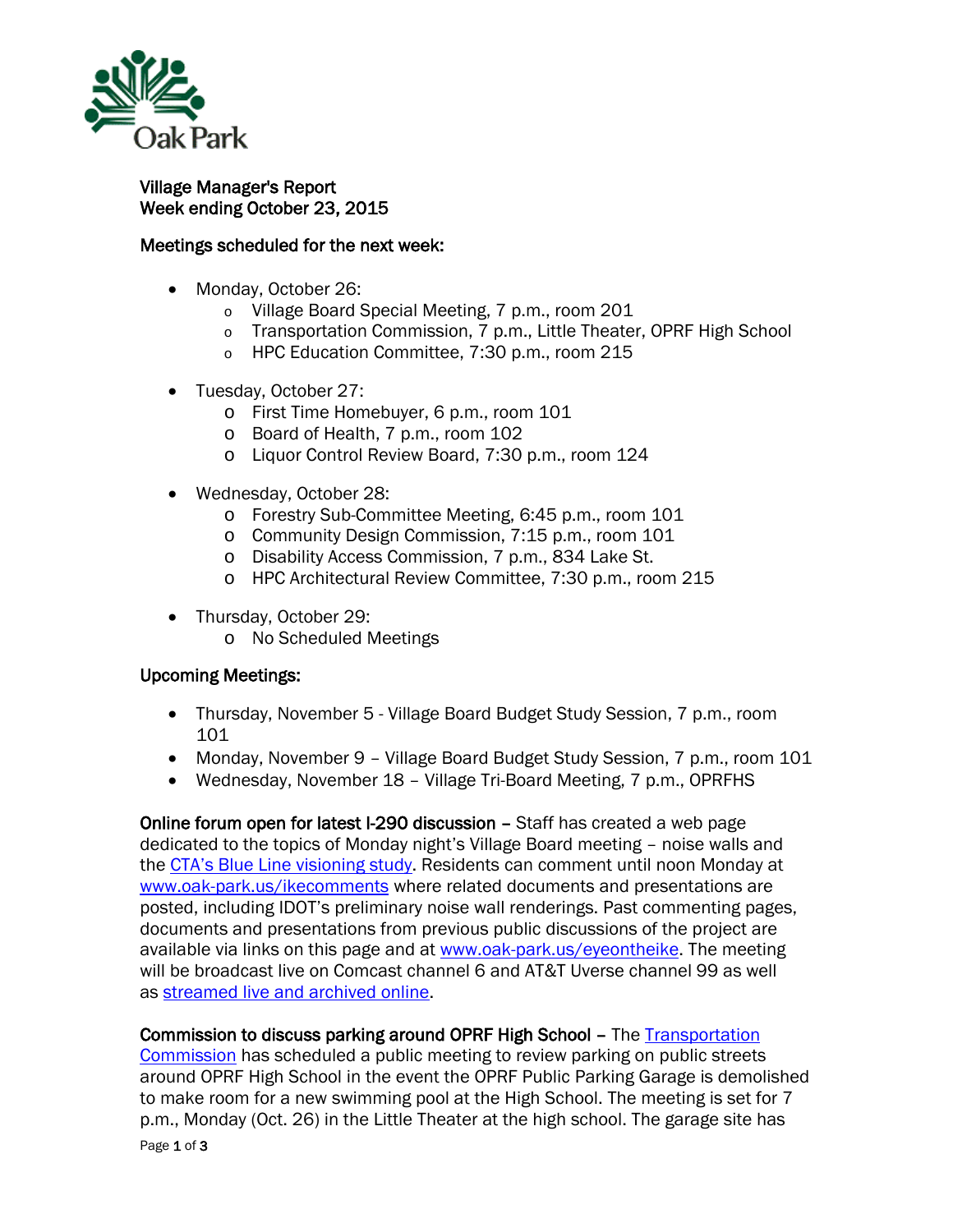been identified by the [District 200 Board of Education](http://r20.rs6.net/tn.jsp?f=001wqIcDwfplMlP3ha4RC20MNmWbRzN782kqbg-ja8hAjwHT0IYNBkp_mkD3p2bwKyempToMAIWwRa4h5G6gxr6bVhb_nrOLghGhBNy9W6M15gvmgUGbSk134wGagz2EBAQLZjhrnNbtHekz6KRL4Z_qJtFhOrF5izMk4LPBZxPoKowieTelmXn7GG0D10d4g2S44jXinaQkprxq_GhxwZ2U-muj8Y4HB1pShfUJJwDPzk6K0OcdH5nDfm08blKmSdTqTX9MN5wNCSY69YqG_2iHKXWJv5lvnSYnpkuBxVsOweOqn8qmYCcjIZJmIG04m49&c=jZWvemqBjx0JHMBpqVQMg0L7o8qvndeW6DfhqVZ7vXZOftq5bYkyeQ==&ch=3wRj_XyIpAE0tI2lg5-dIK_LWki1Agrpj6IRzFPtQNWr6CUi9bw5IQ==) as the preferred location for a new swimming facility. Anyone unable to attend the meeting may submit comments until noon Monday via email to [parking@oak-park.us](mailto:parking@oak-park.us) or fax to 708.358.5119. Nearby residents were [notified of the meeting by letter.](http://www.oak-park.us/sites/default/files/456678891/2015-10-16-transportation-commission-meeting-letter.pdf) The Transportation Commission's recommendations likely will come to the Board for consideration in November.

Apartment fire cause ruled undetermined – Due to the extent of the damage to 22 unit apartment building at Washington and Cuyler that burned Tuesday, the cause has been ruled officially as undetermined. Investigators from the State Fire Marshal and our Fire Department spent many hours combing through the charred remnants of the structure, but were unable to determine the source of the fire. The [news story](http://www.oak-park.us/news/no-injuries-reported-22-unit-apartment-building-fire)  [on the web site](http://www.oak-park.us/news/no-injuries-reported-22-unit-apartment-building-fire) was updated to reflect this latest information

Garage improvements may temporarily close lanes – Equipment updates at the Holley Court Garage will mean intermittent closures of the entry and exit lanes beginning today (Fri., Oct 23). The first phase of the project, which should take about a week, will focus on the concrete islands and underground connections for new gates and pay stations to be installed later this year. New canopies also are planned to shelter the entry and exit ramps at both Ontario and Marion streets. The garage will remain open and accessible throughout the project. Similar work is planned to begin next at the Avenue Garage on North Boulevard just east of Oak Park Avenue, as the Village updates and standardizes equipment in the public parking garages. Garage permit holders were notified of the work by letter.

Andersen Park site plan public review set - The Park District will host a community meeting to review the Andersen Park site plan at 7 p.m., Tues., Oct. 27 at the Andersen Center. Citizen input on possible future improvements to the park are being sought. The current plan, developed in 2005, may be reviewed at [www.pdop.org.](http://www.pdop.org/)

Capital improvements update - Microsurfacing was to wrap up this week. Only punchlist items and sod replacement remain from the season's street resurfacing projects. Bids for sidewalk replacement projects on hold due to the CDBG fiscal year calendar were opened yesterday (Thurs., Oct. 22). Depending on weather, some of the work may be delayed until spring. Surveying is underway for 2016 projects, with crews on Madison Street and in alleys. Additional surveying is scheduled on Lake Street from Harlem Avenue to Austin Boulevard.

Nicor activity update - Nicor continued replacing gas mains, with work this week just south of North Avenue and on Ontario Street from Forest Avenue to Kenilworth Avenue. Sidewalk restoration in some of the project areas is expected to begin next week. Village engineers are helping to coordinate Nicor activities in the community.

Public Works Activities – The annual leaf collection program got underway this week with Streets Division crews pushing leaves for collection by Waste Management. This task is a major seven-week undertaking. Streets crews also continued repairing pavement where water leaks were fixed, keeping the business district and Village parking lots litter free, and painting curbs as no-parking zones by hydrants. Water & Sewer Division crews repaired broken hydrants at 115 Frank Lloyd Wright Lane and 1522 N. Austin Boulevard, upgraded a water service at 919 Clinton Ave. as part of the lead abatement program and replaced the water valve at 900 S. Oak Park Ave.